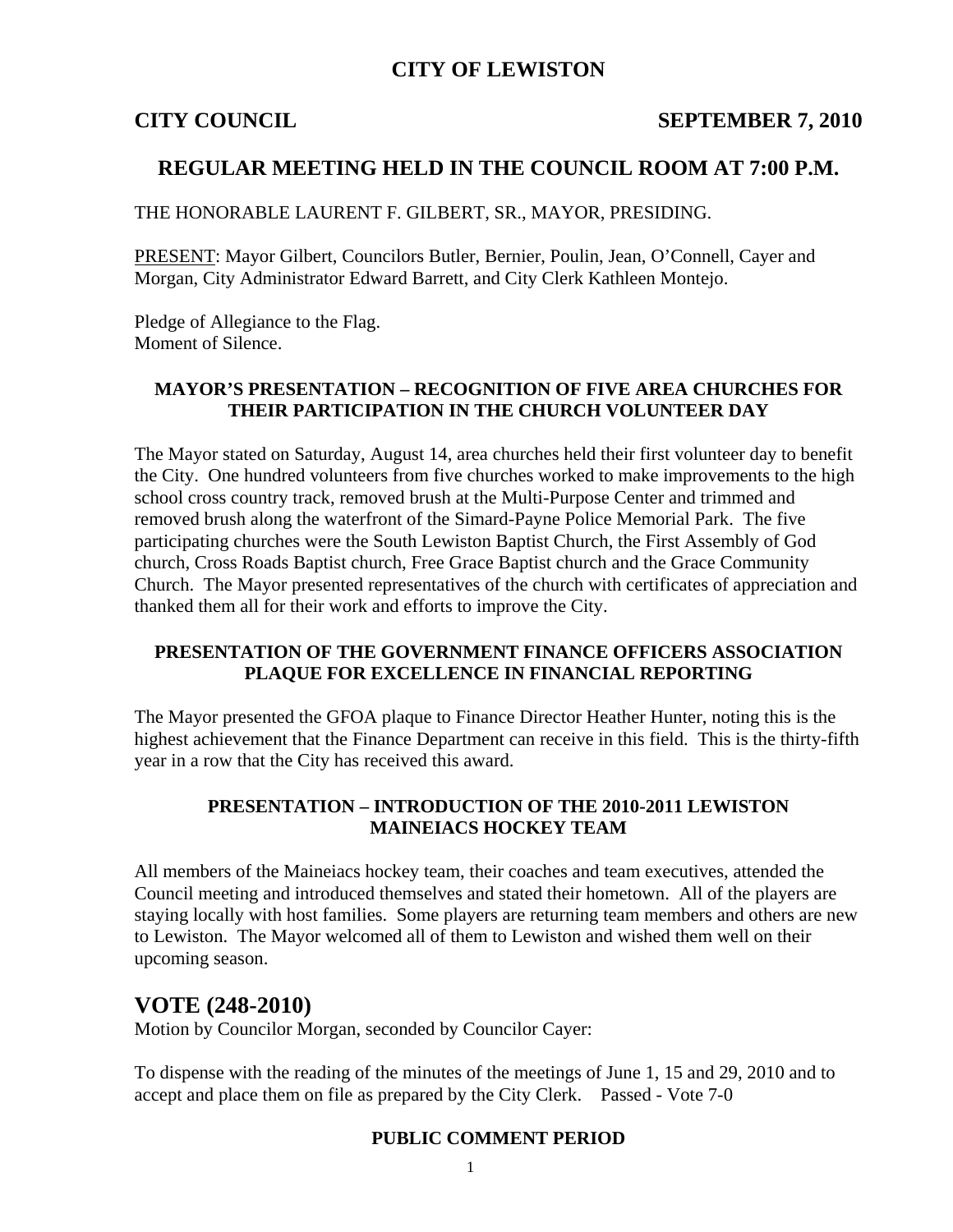No members of the public offered comments at this time period.

### **AUTHORIZATION TO ACCEPT TRANSFER OF FORFEITURE FUNDS**

# **VOTE (249-2010)**

Motion by Councilor Jean, seconded by Councilor Cayer:

That pursuant to Title 15, Maine Revised Statutes Annotated, Section 5824(3) and Section 5822(4)(A), the City Council hereby acknowledges and approves of:

- 1) the transfer of 16%, less administrative fees, or any portion thereof, from the sale of a 2003 Ford Explorer SUV in the case of the US Department of Justice Drug Enforcement Administration vs. Eddy Mejia-Guerrero, CE-09-0034; 10-DEA-529842
- 2) the transfer of 16%, less administrative fees, or any portion thereof, from the sale of a 2003 Saturn Vue SUV in the case of the US Department of Justice Drug Enforcement Administration vs. Eddy Mejia-Guerrero, CE-09-0034; 10-DEA-529851
- 3) the transfer of 16%, less administrative fees, or any portion thereof, from the sale of a 1999 Toyota Camry Sedan in the case of the US Department of Justice Drug Enforcement Administration vs. Eddy Mejia-Guerrero, CE-09-0034; 10-DEA-529853
- 4) the transfer of 100%, less administrative fees, or any portion thereof, from the sale of a 2008 Toyota Camry Sedan in the case of the US Department of Justice Drug Enforcement Administration vs. Eddy Mejia-Guerrero, CE-09-0034; 10-DEA-529852
- 5) the transfer of 17% of \$6,800, less administrative fees, or any portion thereof, in the case of the US Department of Justice Drug Enforcement Administration vs. Todd Tweedie, CE-09-0038; 10-DEA-529967
- 6) the transfer of 4% of \$25,800, less administrative fees, or any portion thereof, in the case of the US Department of Justice Drug Enforcement Administration vs. Nathan G Lake, CC-10-0085; 10-DEA-530341
- 7) the transfer of 20%, less administrative fees, or any portion thereof, from the sale of a 2000 Chevy Venture Van in the case of the US Department of Justice Drug Enforcement Administration vs. Jose Cruz Jimenez, CE-09-0034; 10-DEA-531121
- 8) the transfer of 20%, less administrative fees, or any portion thereof, from the sale of a 2001 Mercury Sable Sedan in the case of the US Department of Justice Drug Enforcement Administration vs. Jose Cruz Jimenez, CE-09-0034; 10-DEA-531136
- 9) the transfer of property in the town of Hollis, York County, Map 15 Lot 54D, or any portion thereof, less administrative fees, in the case of the US Department of Justice Drug

Enforcement Administration vs. person identified in Case Number 762065-08-0116; 10- ATF-005302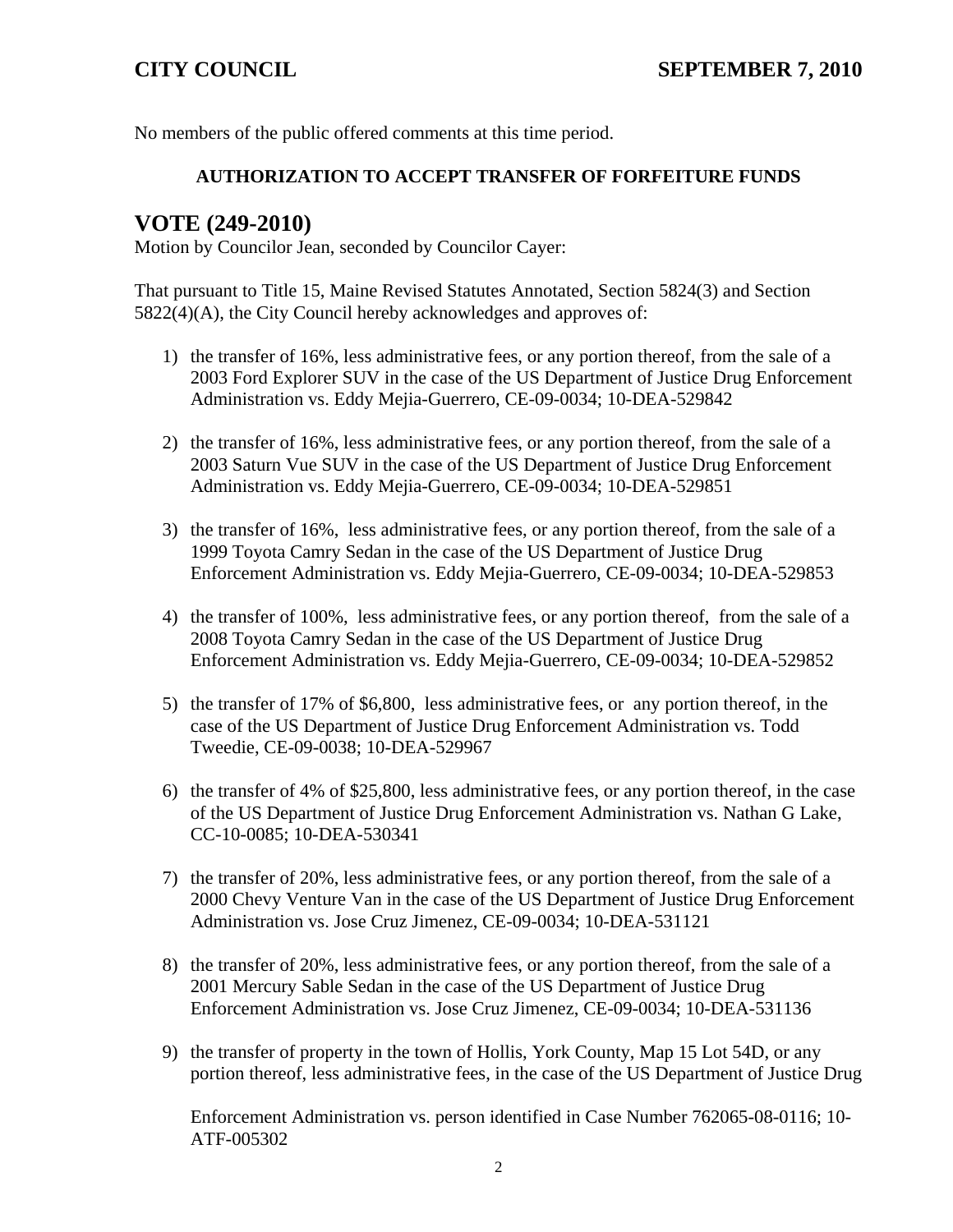- 10) the transfer of 13% of \$5,704, less administrative fee, or any portion thereof, in the case of the US Department of Justice Drug Enforcement Administration vs. Jacob Smith& Randy Bourgoin, CE-10-0032; 10-DEA-535192
- 11) the transfer of 13% of \$1,906, less administrative fee, or any portion thereof, in the case of the US Department of Justice Drug Enforcement Administration vs. Jacob Smith, CE-10-0032; 10-DEA-535196
- 12) the transfer of 13% of \$155,400, less administrative fee, or any portion thereof, in the case of the US Department of Justice Drug Enforcement Administration vs. Jacob Smith, CE-10-0032; 10 DEA-535245
- 13) the transfer of 13%, less administrative fee, or any portion thereof, from the sale of a 2000 Mercedes Benz 430 Coupe, in the case of the US Department of Justice Drug Enforcement Administration vs. Jacob Smith, CE-10-0032; 10-DEA-535225
- 14) the transfer of 13%, less administrative fee, or any portion thereof, from the sale of a 2005 GMC Sierra 1500 Pick Up, in the US Department of Justice Drug Enforcement Administration vs. Jacob Smith & Randy Bourgoin, CE-10-0032; 10-DEA-535257
- 15) the transfer of \$1,089.52, or any portion thereof, in the case of the State of Maine vs. Chester Beauchesne, CR-10-611 Court Records
- 16) the transfer of \$2,230.00, or any portion thereof, in the case of the State of Maine vs. Nicole Ann Schidzig-Rodriguez, CR-10-92 Court Records
- 17) the transfer of \$2,975.00, or any portion thereof, in the case of the State of Maine vs. Jason Niemszyk, CR 10-695 Court Records
- 18) the transfer of \$21,540, or any portion thereof, in the case of the State of Maine vs. Albert Lowe, CR 10-693 Court Records

Being funds forfeited pursuant to court process. It is further acknowledged that these funds shall be credited to the 'City of Lewiston Drug Enforcement Program', funds to be deposited in Account No. 590-3514050.

Passed - Vote 7-0

### **APPOINTMENT TO THE LEWISTON HOUSING AUTHORITY BOARD OF COMMISSIONERS**

# **VOTE (250-2010)**

Motion by Councilor Jean, seconded by Councilor Cayer:

To confirm the Mayor's nominations and to appoint the following residents as members of the Board of Commissioners of the Lewiston Housing Authority: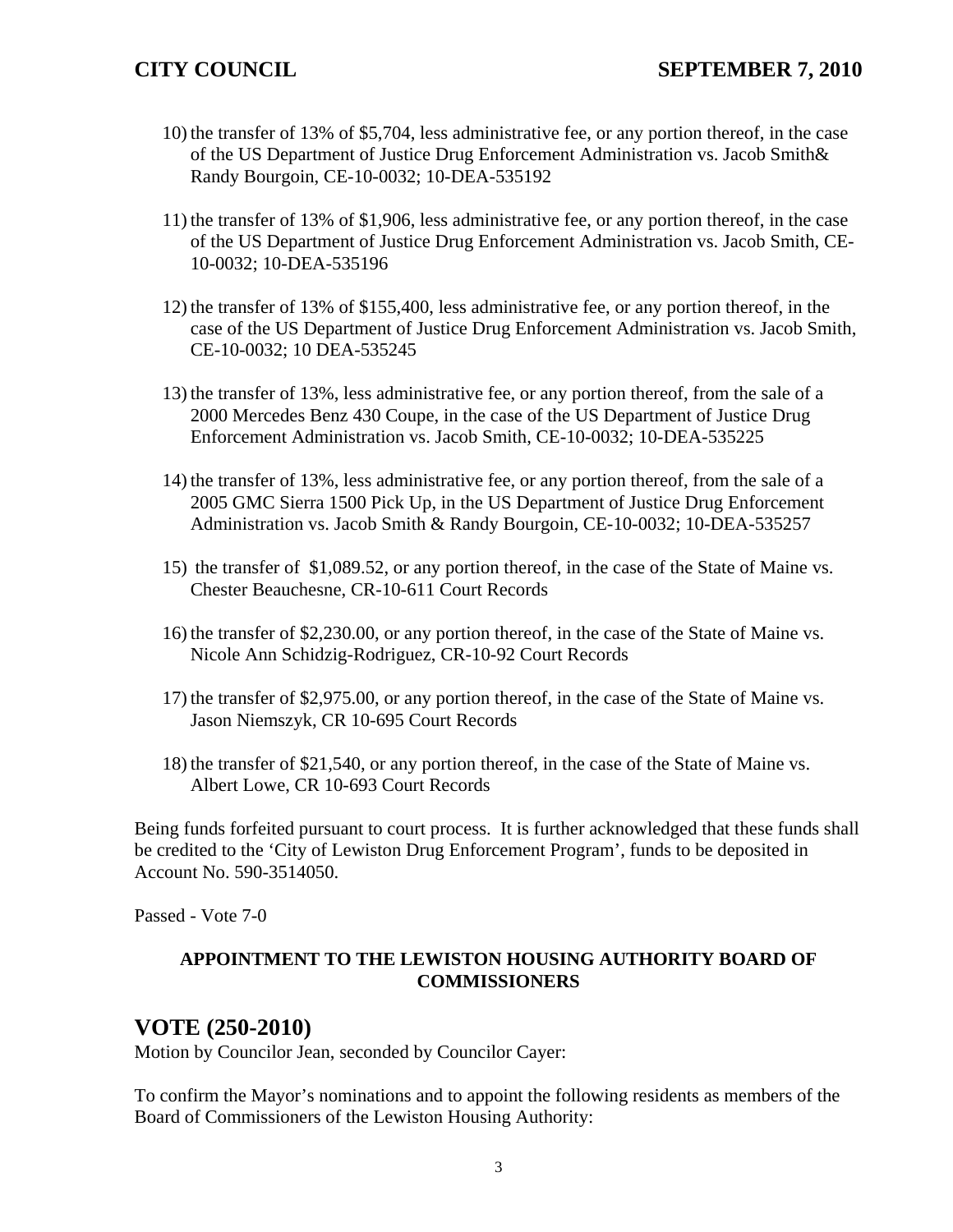1) Amie Morin of 7 Pleasant Street (term to expire September 17, 2015)

2) Bertrand Dutil of 23 Spofford Street (term to expire October 7, 2015)

3) Theresa Samson of 15 Shank Street (term to expire September 17, 2013)

Passed - Vote 7-0

## **PUBLIC HEARING ON A NEW LIQUOR LICENSE APPLICATION FOR THE POP SHOPPE DINER, 413 MAIN STREET**

Mayor Gilbert opened the public hearing to receive citizen input and comment. No members of the public spoke for or against this item. Mayor Gilbert then closed the hearing.

# **VOTE (251-2010)**

Motion by Councilor Jean, seconded by Councilor Morgan:

To authorize the City Clerk's Office to approve a new liquor license application for the Pop Shoppe Diner, 413 Main Street. Passed - Vote 7-0

## **PUBLIC HEARING ON A SPECIAL AMUSEMENT PERMIT FOR HI STYLE CATERING/CARRIAGE HOUSE PLUS, 1119 LISBON STREET**

Mayor Gilbert opened the public hearing to receive citizen input and comment. No members of the public spoke for or against this item. Mayor Gilbert then closed the hearing.

# **VOTE (252-2010)**

Motion by Councilor Jean, seconded by Councilor Poulin:

To grant a special amusement permit for live entertainment to Hi Style Catering/Carriage House Plus, 1119 Lisbon Street. Passed - Vote 7-0

## **PUBLIC HEARING ON AN OUTDOOR ENTERTAINMENT PERMIT FOR THE DEMPSEY CHALLENGE**

Mayor Gilbert opened the public hearing to receive citizen input and comment. No members of the public spoke for or against this item. Mayor Gilbert then closed the hearing.

# **VOTE (253-2010)**

Motion by Councilor Jean, seconded by Councilor Morgan:

To conduct a public hearing on an application from The Dempsey Challenge Committee for outdoor musical concerts to be held at Simard-Payne Memorial Park on October 2nd and 3rd, as part of The Dempsey Challenge, and to authorize a permit for an Outdoor Entertainment Event, as required by the City Code of Ordinances, Chapter 10, Article 1, Section 10-3, to the organizing committee for the outdoor music concerts, contingent upon positive recommendations from the Recreation Department, Police Department, Fire Department, Code/Land Use Officer and Code/Health Officer regarding compliance with all regulations, and compliance with all City ordinances. Passed - Vote 7-0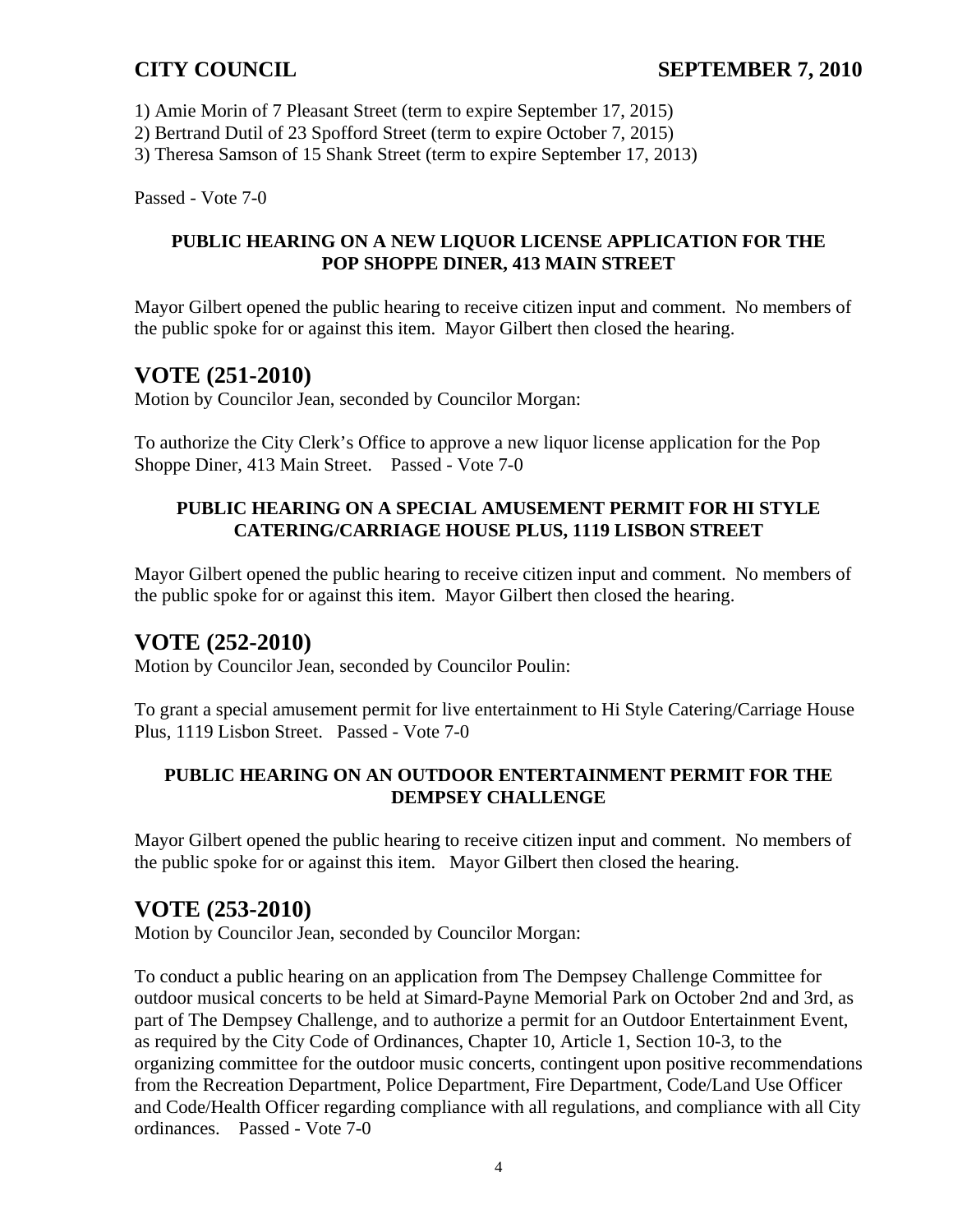At this point, Mayor Gilbert took agenda item 10 out of order and addressed it at this time.

#### **REQUEST FOR USE OF CITY SERVICES FOR THE DEMPSEY CHALLENGE**

# **VOTE (254-2010)**

Motion by Councilor Jean, seconded by Councilor Cayer:

To approve the request for the use of city services for The Dempsey Challenge to be held on October 2 and 3, 2010 at the Simard-Payne Police Memorial Park. Passed - Vote 7-0

### **PUBLIC HEARING AND FINAL PASSAGE FOR LAND USE CODE AMENDMENTS CONCERNING THE REESTABLISHMENT OF NONCONFORMING USES IN HISTORIC STRUCTURES IN THE CENTREVILLE DISTRICT**

Mayor Gilbert opened the public hearing to receive citizen input and comment. No members of the public spoke for or against this item. Mayor Gilbert then closed the hearing.

# **VOTE (255-2010)**

Motion by Councilor Butler, seconded by Councilor Cayer:

That the proposed amendment to Appendix A, Article VI "Nonconformance", Section 4, "Nonconforming uses", and Article XI "District Regulations", Section 13 (Centreville district) of the City Zoning and Land Use Code, receive final passage by a roll call vote. Passed - Vote 7-0

#### **PUBLIC HEARING FOR THE ESTABLISHMENT OF A TAX INCREMENT FINANCING (TIF) DISTRICT AND APPROVAL OF A DEVELOPMENT ASSISTANCE AGREEMENT FOR THE LOFTS AT BATES MILL AFFORDABLE HOUSING PROJECT**

Councilor Butler stated he feels this is a great project and it fits in with the draft Strategic Plan of improvements along the Riverfront and for mixed use housing in the downtown area. Councilor Poulin said he had severe reservations about the project and wondered if young professionals would best be served by the affordable housing options. He feels if the target young professionals need to keep their income low in order to qualify for the rental terms, they will be limiting their potential in their career and feel they cannot excel in their career due to their income limits for the rental agreement. He said if they are offered a promotion at work, they would have to turn it down or move, and he questioned how this would benefit them. Councilor Cayer said he supports the project and he called Exeter, NH where another project is located by the same developer, to get an idea if there were any problems with the mixed income units. He said he was told the place is clean, parking is not a problem and there are no additional police calls for this complex. Councilor Bernier inquired about the impact on the tax rate regarding this project and wanted to know what it will cost the community. The City Administrator stated home owners should see little to no negative impact and this development should be a positive impact since the project will be generating new taxes, which will reduce others taxes overall. Councilor Bernier noted the project is being developed with federal funds and the building is privately owned, so it would be foolish to turn down the federal development funds. Councilor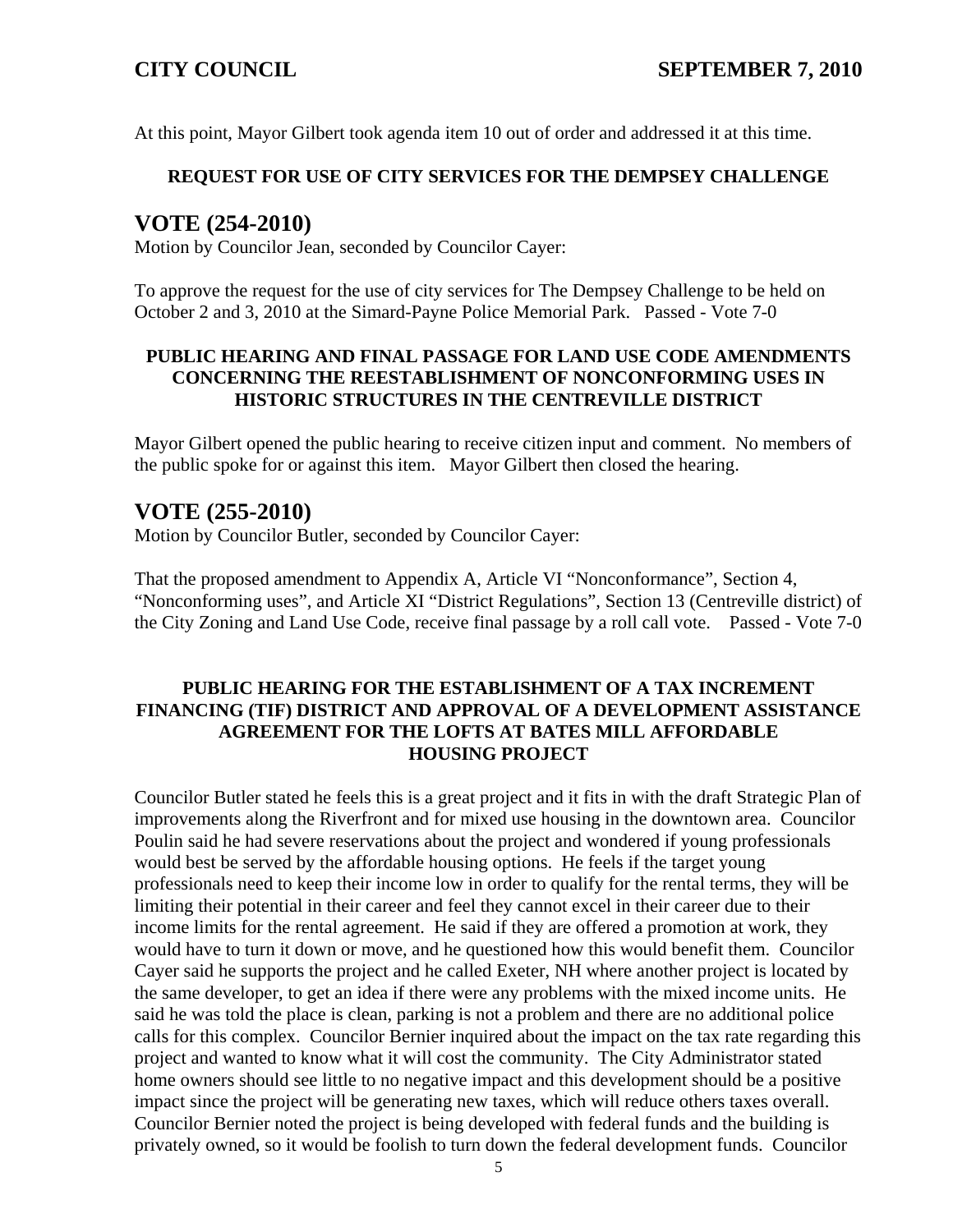Morgan noted that Riverfront development starts one brick at a time, and this is a good project to start with. He said that he toured the Portland site and it was well kept and well secured. The Mayor stated he also toured the Portland site and found it to be of top quality. He said it was an impressive mixture of young professionals and senior citizens. He noted with the Bates Mill exit strategy, the City needs to provide parking, yet with residential units, less parking is required, so the city will save about two million dollars on future parking needs. He encouraged the Council to support the project. Councilor Cayer said he has heard concerns from some landlords in the city about their vacancy rates and the city developing additional housing units. The City Administrator said a workshop would be held soon regarding this issue.

Mayor Gilbert opened the public hearing to receive citizen input and comment. Pauline Gudas of 6 Raymond Avenue said the project is not a good idea and encouraged the Council not to support it. She noted a recent article in the Sunday newspaper which stated there are 5,000 apartments in the Lewiston-Auburn area that are subsidized or vouchered, and she questioned why the City needed more low income units in town. She also asked about green space and recreational space for the tenants. Ms. Gudas noted the maximum income for a rental unit is \$29,075 and if a married couple are both working locally at TD Bank making \$10.25 an hour, they are over the income limit. She questioned how this is helping the area young professionals. She also questioned the 198 parking spaces that would not have to be built. The City Administrator said the City has been in ongoing discussions with Mr. Platz, but the understanding is that the residential units are a less intensive use of the Mill and therefore less parking is needed. She also noted that the city's landlords are hurting and something needs to be done to support them.

Len Tracey of Falmouth said his family owns the Roy Hill Mill and the Continental Mill and that manufacturing will never fill these buildings again, so different options for use of the buildings needs to be explored and he supported the residential units. He highlighted examples in Biddeford and Saco of residential units in old mill buildings. He said using the mill buildings rather than having them sit dormant will eliminate the blight factor.

Steven Goulette of Greene said he has owned a Lewiston apartment since 1993 and he has seen the slums in the downtown area. He questioned if Lewiston is the dumping ground for New England for Section 8 housing and questioned the need for more low income housing units.

Bob McDonald of Jolin Street said the City does not need any additional Section 8 housing units and cannot afford anymore. He also asked who will be responsible if a child gets injured in the canals. He also expressed concerned about the increased education costs.

Jules Patry, owner of Davinci's, spoke in support of the project and said it will serve as a catalyst for change in the area. Mayor Gilbert then closed the hearing.

# **VOTE (256-2010)**

Motion by Councilor Cayer, seconded by Councilor Jean:

To approve the Order authorizing the City Administrator to execute the Agreement for Development Assistance and Tax Increment Financing between the City of Lewiston and The Lofts at Bates Mill, LP; to establish and approve The Lofts at Bates Mill Tax Increment Financing District and Development Program; and to submit an Affordable Housing Tax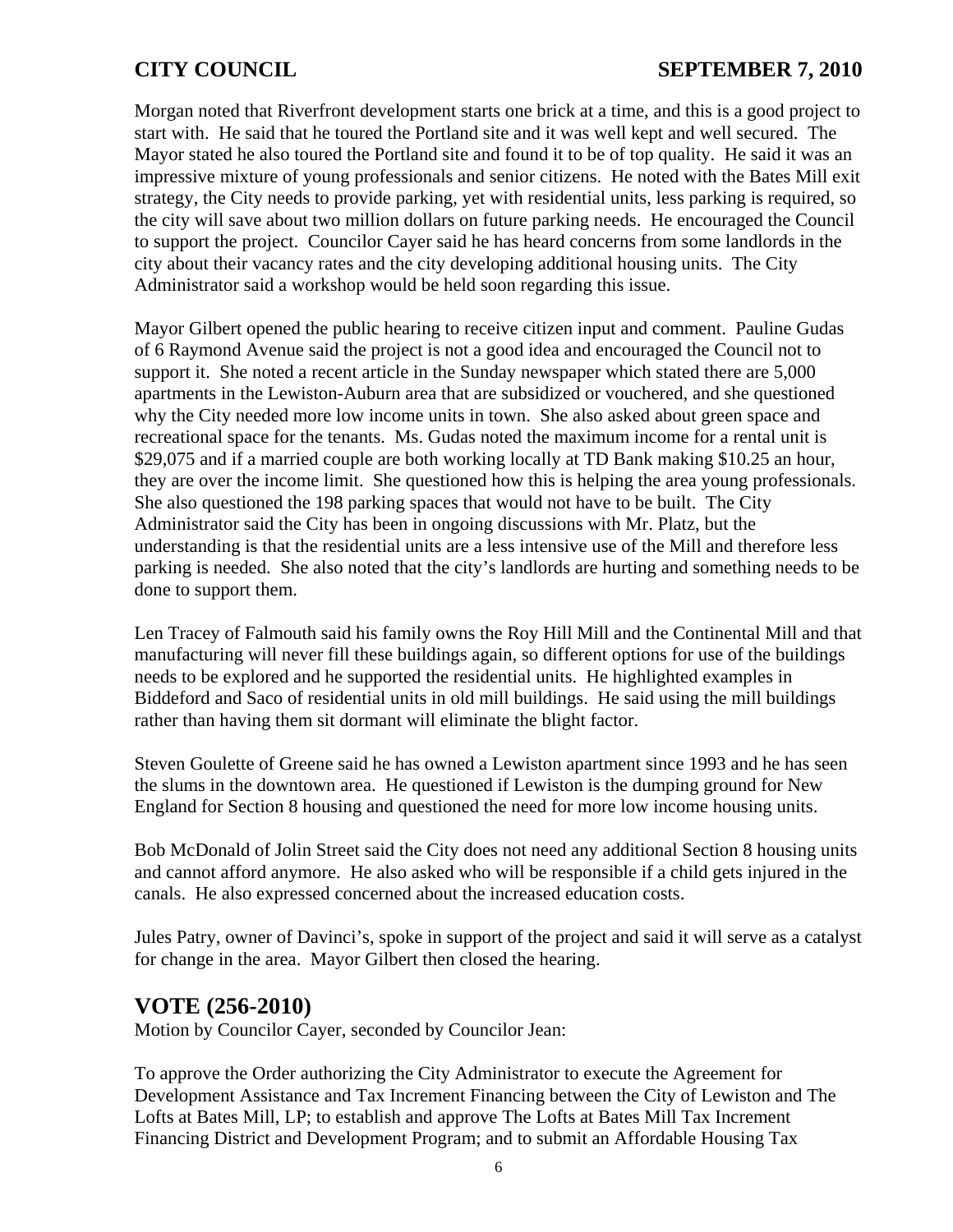Increment Financing District application to MaineHousing for approval:

- Whereas, the developer, Maine Workforce Housing, has approached the City for financial participation in the development of the Lofts at Bates Mill; and
- Whereas, the project is a mixed income property in which approximately 68% of the units will be affordable; and
- Whereas, the creation of mixed income housing in the Bates Mill complex will add to the vitality of downtown and the riverfront area; and
- Whereas, municipal financial participation greatly enhances the project's competitiveness for Low Income Housing Tax Credits, which will be a primary financing mechanism for the project; and
- Whereas, City staff have reviewed the financial projections for the project and determined that the projections are reasonable, the use of TIF proceeds going back to the project are needed to help meet operational expenses and the project would not be financially viable or eligible for Low Income Housing Tax Credits without the TIF assistance;

Now, therefore, be It Ordered by the City Council of the City of Lewiston that The Lofts at Bates Mill Affordable Housing Tax Increment Financing District and Development Program be established and approved as described in the *Agreement for Development Assistance and Tax Increment Financing* between the City and The Lofts at Bates Mill, LP and in the associated Affordable Housing Tax Increment Financing Application; that the City Administrator is authorized to execute the *Agreement for Development Assistance and Tax Increment Financing* and other documents necessary to establish the TIF District and Program; and that City Staff is authorized to submit the Affordable Housing Tax Increment Financing Application for The Lofts at Bates Mill to MaineHousing.

Passed - Vote 6-1 (Councilor Poulin opposed)

### **ORDER AUTHORIZING THE CITY ADMINISTRATOR TO COMMIT HOME FUNDS TOWARDS THE DEVELOPMENT OF THE LOFTS AT BATES MILL MIXED INCOMING HOUSING PROJECT**

## **VOTE (257-2010)**

Motion by Councilor Butler, seconded by Councilor Jean:

To approve the Order authorizing the City Administrator to commit HOME funds towards the development of The Lofts at Bates Mill Mixed Income Housing Project:

- Whereas, the developer, Maine Workforce Housing, has approached the City for financial participation in the development of the Lofts at Bates Mill; and
- Whereas, the project is a mixed income property in which approximately 68% of the units will be affordable; and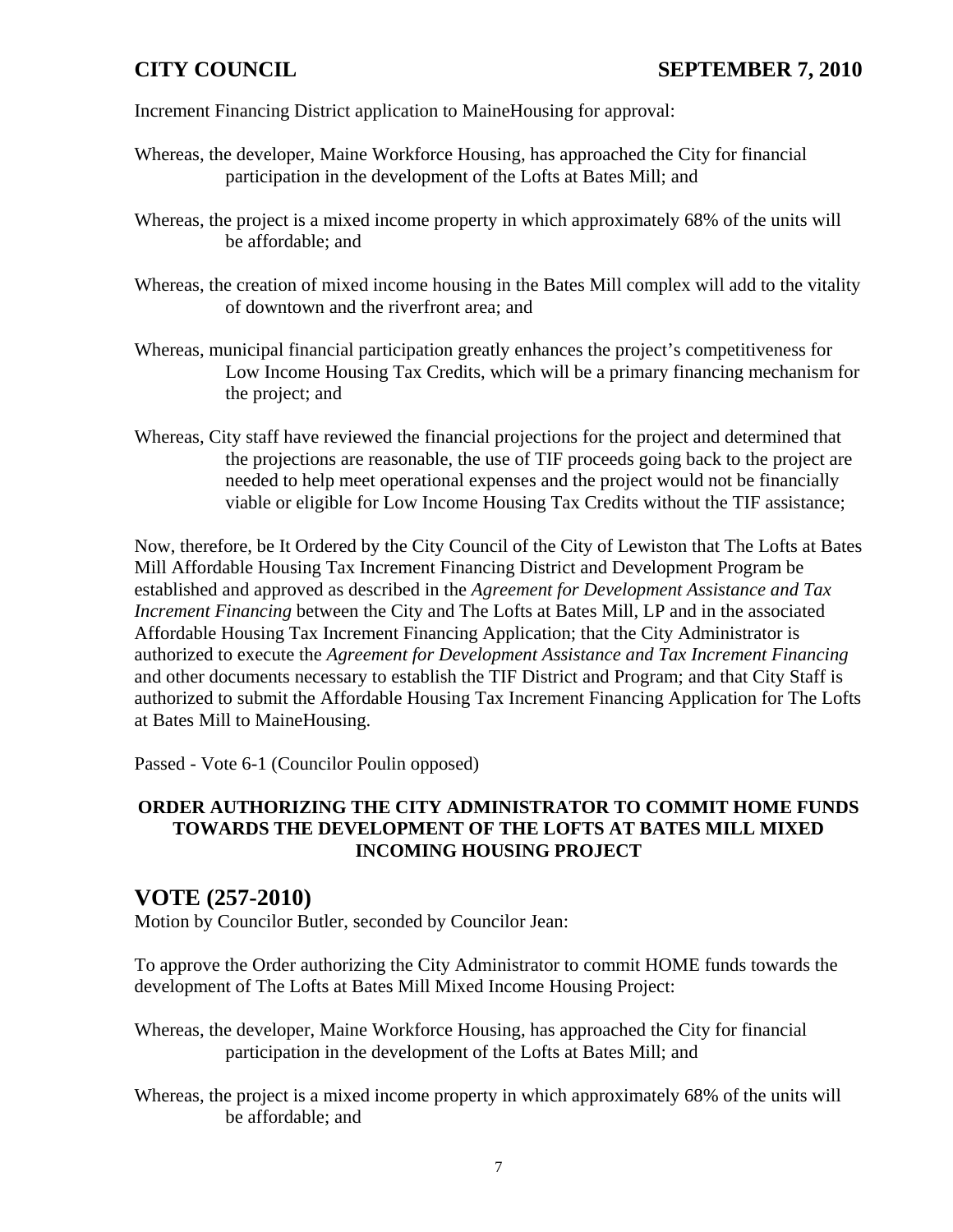- Whereas, HOME funds received by the City through its consortium with the City of Auburn are designed to provide affordable housing; and
- Whereas, municipal financial participation greatly enhances the project's competitiveness for Low Income Housing Tax Credits, which will be a primary financing mechanism for the project; and
- Whereas, the City anticipates sufficient HOME funding between current fund balances and next year's Federal HOME fund allocation to the consortium to be able to fund this request fully by July 2011;

Now, therefore, be It Ordered by the City Council of the City of Lewiston that the City Administrator is hereby authorized to make available up to \$538,000 of HUD HOME Funds allocated to Lewiston for use towards the development of the Lofts at Bates Mill mixed income housing project and to authorize City staff to take necessary and appropriate steps to provide these funds to the project.

Passed - Vote 6-1 (Councilor Poulin opposed)

## **RECONSIDERATION OF AN AMENDMENT TO THE TRAFFIC SCHEDULE TO ESTABLISH A PORTION OF HORTON STREET AS A ONE WAY STREET**

# **VOTE (258-2010)**

Motion by Councilor Poulin, seconded by Councilor Morgan:

To reconsider the Council's action of August 10, 2010 regarding the vote on the Traffic Schedule amendment to establish a portion of Horton Street as a one way street. Did Not Pass - Vote 3-4 (Councilors Poulin, O'Connell and Morgan in support; Councilors Butler, Bernier, Jean and Cayer opposed.)

### **RATIFICATION OF COLLECTIVE BARGAINING EXTENSION AGREEMENT WITH THE MAINE STATE EMPLOYEES ASSOCIATION**

# **VOTE (259-2010)**

Motion by Councilor Jean, seconded by Councilor Morgan:

To ratify the Collective Bargaining Extension Agreement between the City of Lewiston and the Maine State Employees Association, said agreement being for the period of July 1, 2010 to June 30, 2011, and to authorize the Mayor and City Administrator to sign the agreements on behalf of the City of Lewiston. Passed - Vote 7-0

### **REPORTS AND UPDATES**

Councilors expressed appreciation to the Police Department for their work on the vandalism case involving Riverside Cemetery and also for their work regarding the robbery at Oak Park. Finance Director Heather Hunter stated the recent sale of bonds generated good rates, and the City should see a savings of \$750,000 over the next ten years.